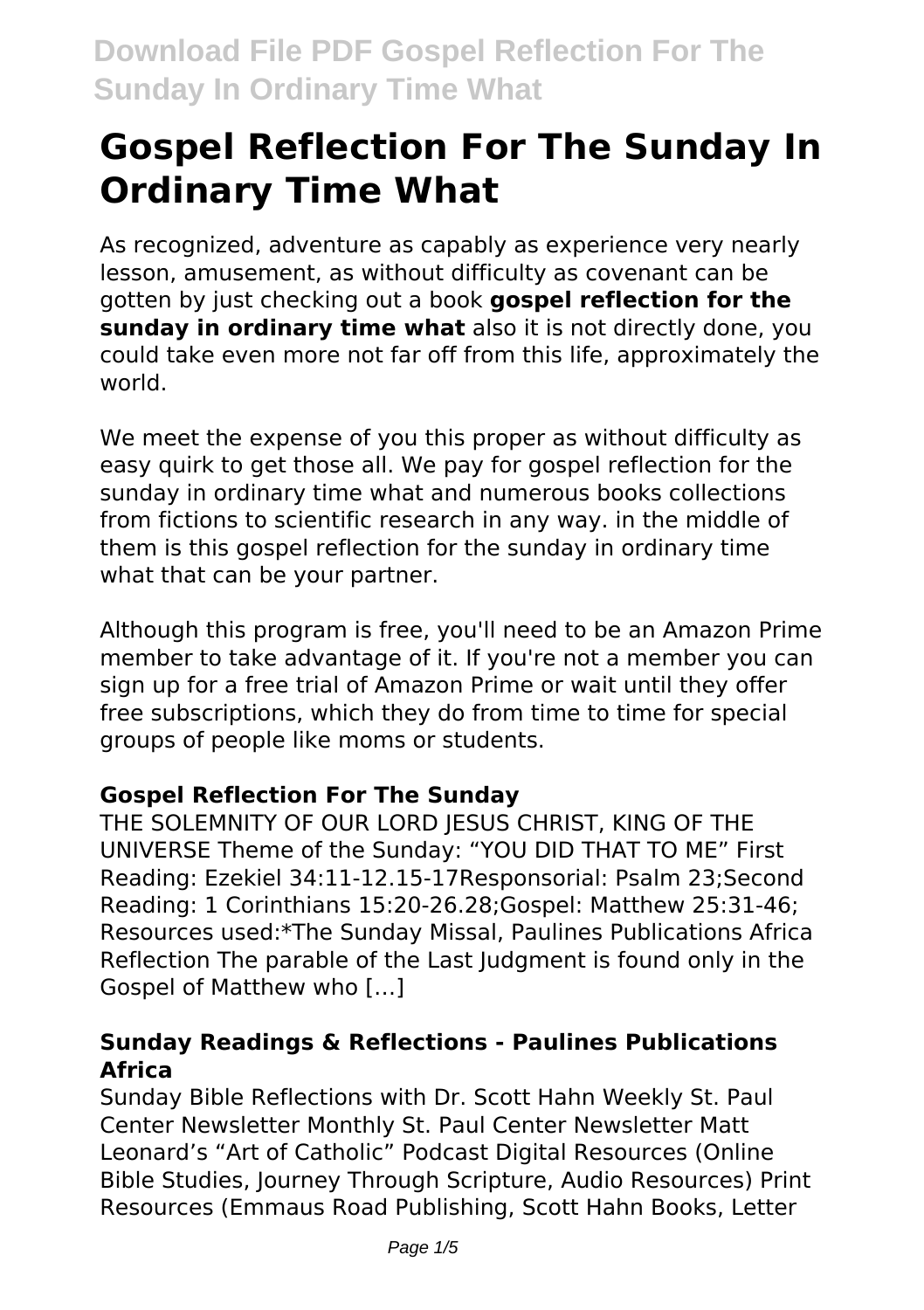and Spirit) Events Novenas and Special Intentions Al Partir el Pan Sign me up for ...

#### **Sunday Bible Reflections | St. Paul Center**

Below are links to PDF's for each Sunday of the month. It is good to use the upcoming Sunday's Gospel for the Reflection Process. The PDF's include the Sunday Gospel Reading and also the instructions on how to use this Gospel Reflection Process. Please note – all PDF's are included in both English and Spanish.

### **Gospel Reflections | LA Catholics**

Short inspirational reflection on this Sunday's Gospel reading. English translation of Don Fabio Rosini's homily broadcast on Vatican radio. Friday, 13 November 2020. Thirty-third Sunday of Ordinary Time, November 15 2020. November 15th 2020. Thirtythird Sunday of Ordinary Time.

#### **Reflection on Sunday's Gospel**

The Miracle of the Loaves and Fishes by Giovanni Lanfranco (1582 - 1647) Sunday, August 2 Eighteenth Sunday in Ordinary Time Roman Ordinary calendar Book of Isaiah 55,1-3. Thus says the LORD: All you who are thirsty, come to the water! You who have no money, come, receive grain and eat; come, without paying and without cost, drink…

#### **Sunday readings and reflections | Catholicism Pure & Simple**

Sunday Homily 34 Sun Ordinary Time -Christ the King -Year A – 22-11-2020- The Feast of Christ the King of the Universe – 34th Sun.Yr A. Gospel text: Matthew 25:31-46 vs.31 Jesus said to his disciples: "When the Son of Man comes in his glory, escorted by all the angels, then he will take his seat on his throne of glory. vs.32 All the nations will be assembled before him and he will ...

# **Sunday Homily - Catholicireland.netCatholicireland.net**

Catholic Daily Reflections on the Gospel of the day. For personal devotion, prayer and meditation. Prepare for Mass or simply enrich you faith each day.

# **Catholic Daily Reflections - Today's Gospel Meditation for**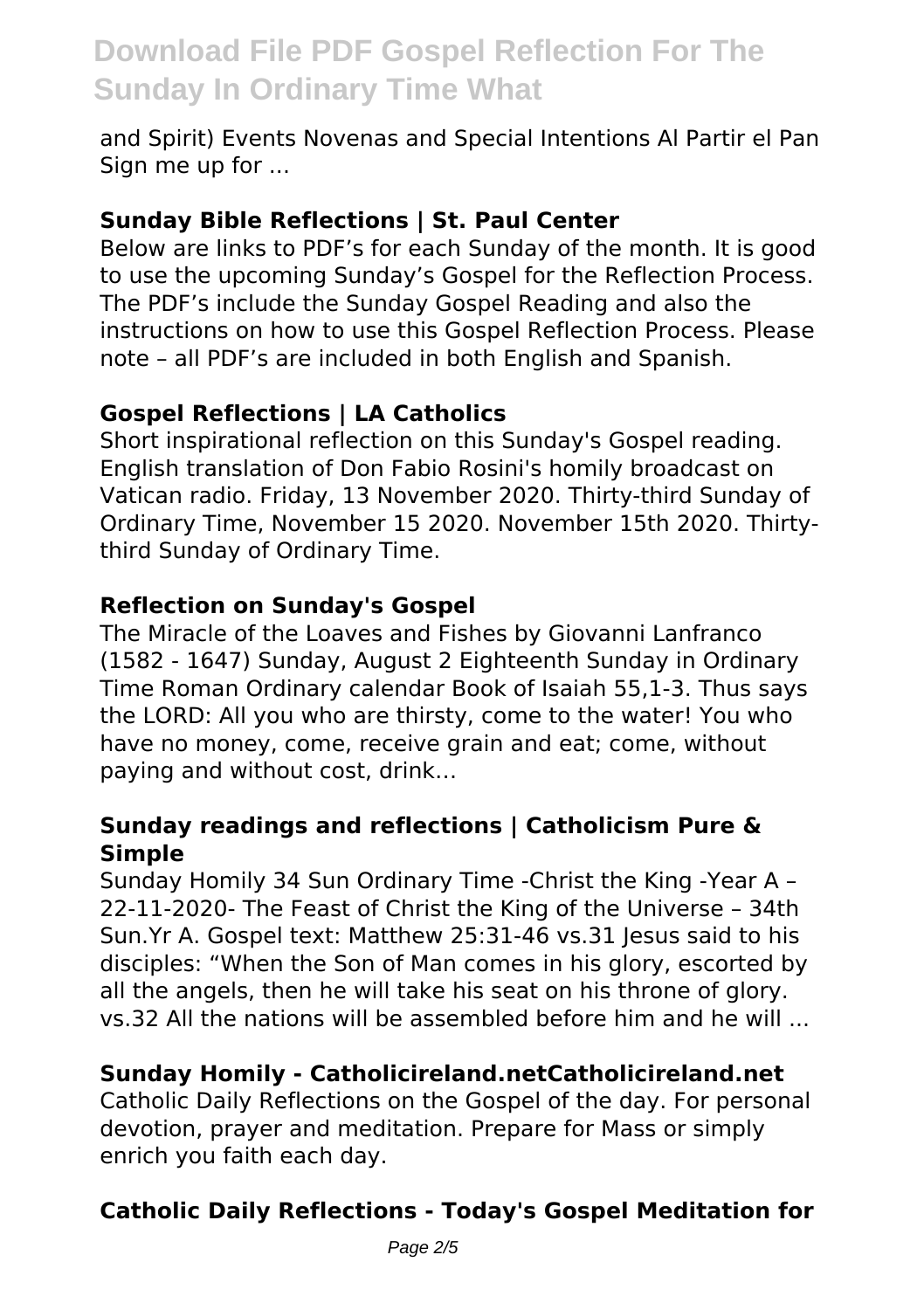**...**

Gospel Reading Matthew 25:31-46 Jesus teaches that when the Son of Man comes in glory, he will judge the nations, separating the sheep from the goats. Background on the Gospel Reading. Today's Gospel passage is the conclusion of Jesus' discourse with his disciples. It is about the end of time, the coming of the Son of Man, and the final ...

# **Sunday Connection | Loyola Press**

Daily Gospel & Reflections 33rd Week in Ordinary Time : Tuesday, 17th November 2020 Jesus entered Jericho and was going through the town and suddenly a man whose name was Zacchaeus made his appearance; he was one of the senior tax collectors and a wealthy man.

# **Daily Gospel & Reflections – The Jesuits**

Gospel Reflection for November 12th. – Be Prepared…. I was never a boy scout, but even I know what their famous saying is; Be Prepared! As we approach the end of this Church year and start a new one when we Advent begins, the gospel today and next Sunday speak to us of being ready and prepared.

# **Gospel Reflection for the 32nd. Sunday in Ordinary Time ...**

Reflections in Year A John's aim in these talks is to provide background for people who wish to reflect on the Sunday Gospels in the light of their own personal experience and to apply them to their lives. He examines each text, seeking to explain details that may not be familiar, and trying to determine the particular nuances of Jesus' message that the author of the gospel wished to emphasise.

# **Reflections in Year A - John McKinnon**

Daily Gospel Reflection for November 15, 2020 - 33rd Sunday in Ordinary Time

# **Daily Gospel Reflections | CatholicMom.com**

Gospel Reflections, Year A (Monthly Listing) YEAR A. November 2020 Christ the King (Sun, Nov 22) Thirty-third Sunday in Ordinary Time Thirty-second Sunday in Ordinary Time Dedication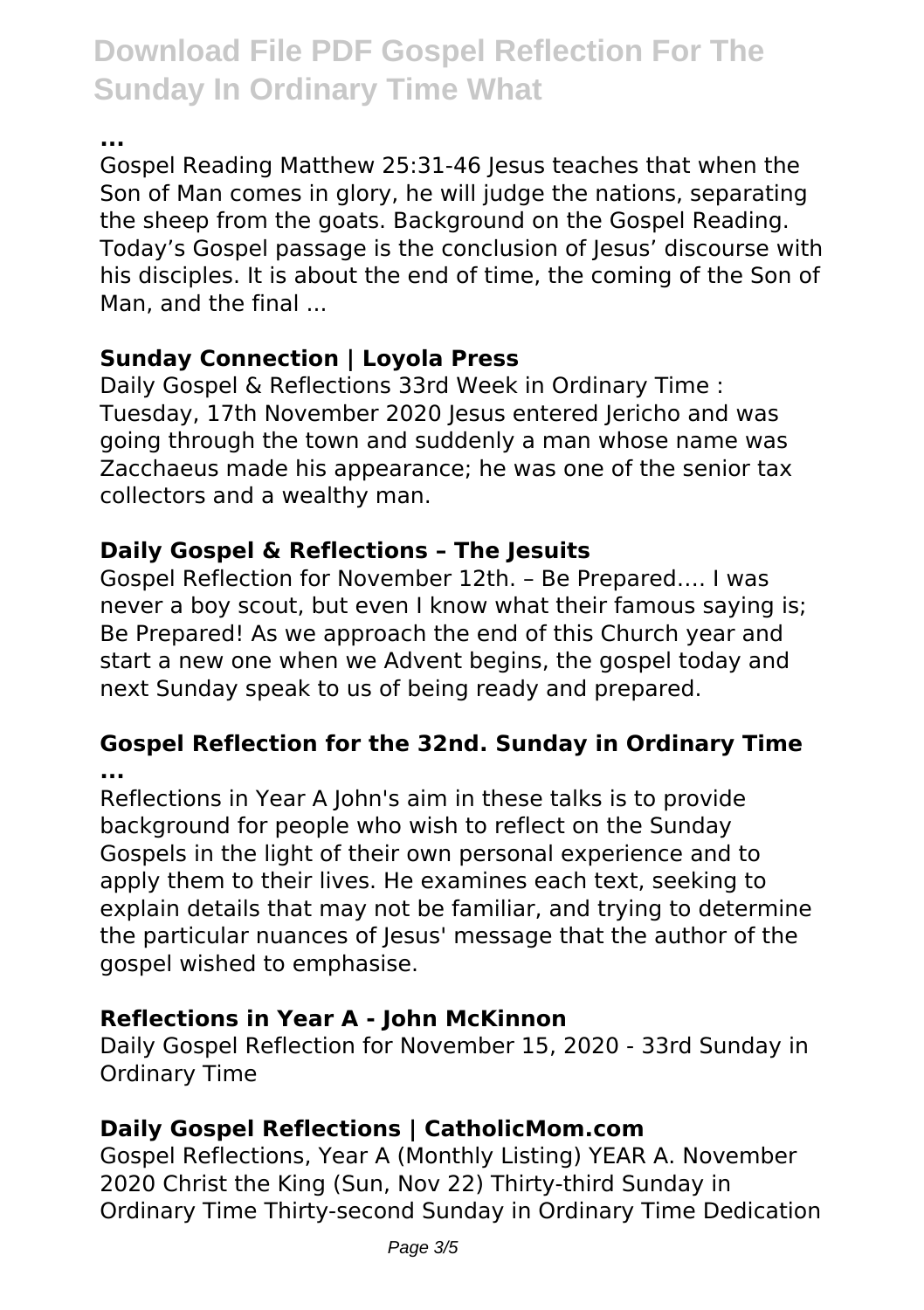of the Lateran Basilica in Rome (Mon, Nov 9) Thirty-first Sunday in Ordinary Time (not in 2020)

### **Gospel Reflections, Year A (Monthly Listing) | RCLB Lectionary**

Sr Veronica's weekly one page reflections on the Sunday Gospel Readings have a global circulation. Each month the next four reflections are published here on our mercyworld.org website in reverse chronological order so that the most current reflection is always at the top of the list. Veronica Lawson is an Australian Sister of Mercy.

#### **Sunday Gospels 2019: Readings & Reflections | Mercy World**

Gospel for sunday 22-11-2020 : Gospel Reading: Jn 18:33b-37 Pilate said to Jesus, "Are you the King of the Jews?" Jesus an... Gospel for sunday - Today's readings Sunday, November 22, 2020 Enter text to search:

### **Gospel for sunday - Today's readings Sunday, November 22, 2020**

My Catholic Life! offers daily reflections, meditations and prayers focused on the Gospel of the day, the gift of Divine Mercy, our Lord's Passion, our Blessed Mother, the saint of the day, feasts of the liturgical year, daily Mass readings and much more!

#### **Catholic Daily Reflections - Readings and Meditations for ...**

A FREE small-group bible study on the Sunday Mass readings, Reflecting on Sunday's Readings introduces participants to smallgroup discussion materials based on the Scripture passages used in the upcoming Sunday's Mass. Each passage is printed along with a few questions designed to engage the heart and stimulate discussion.

#### **Emmaus Journey - Reflecting on Sunday's Reading**

Gospel Reflections. Feast of Christ the King. Matthew 25: 31-46 Sunday Reflection by Sister Roseanne Murphy, SNDdeN As we come to the end of our liturgical year, we find the images of Christ as Shepherd and as King. In the first reading for today, ...